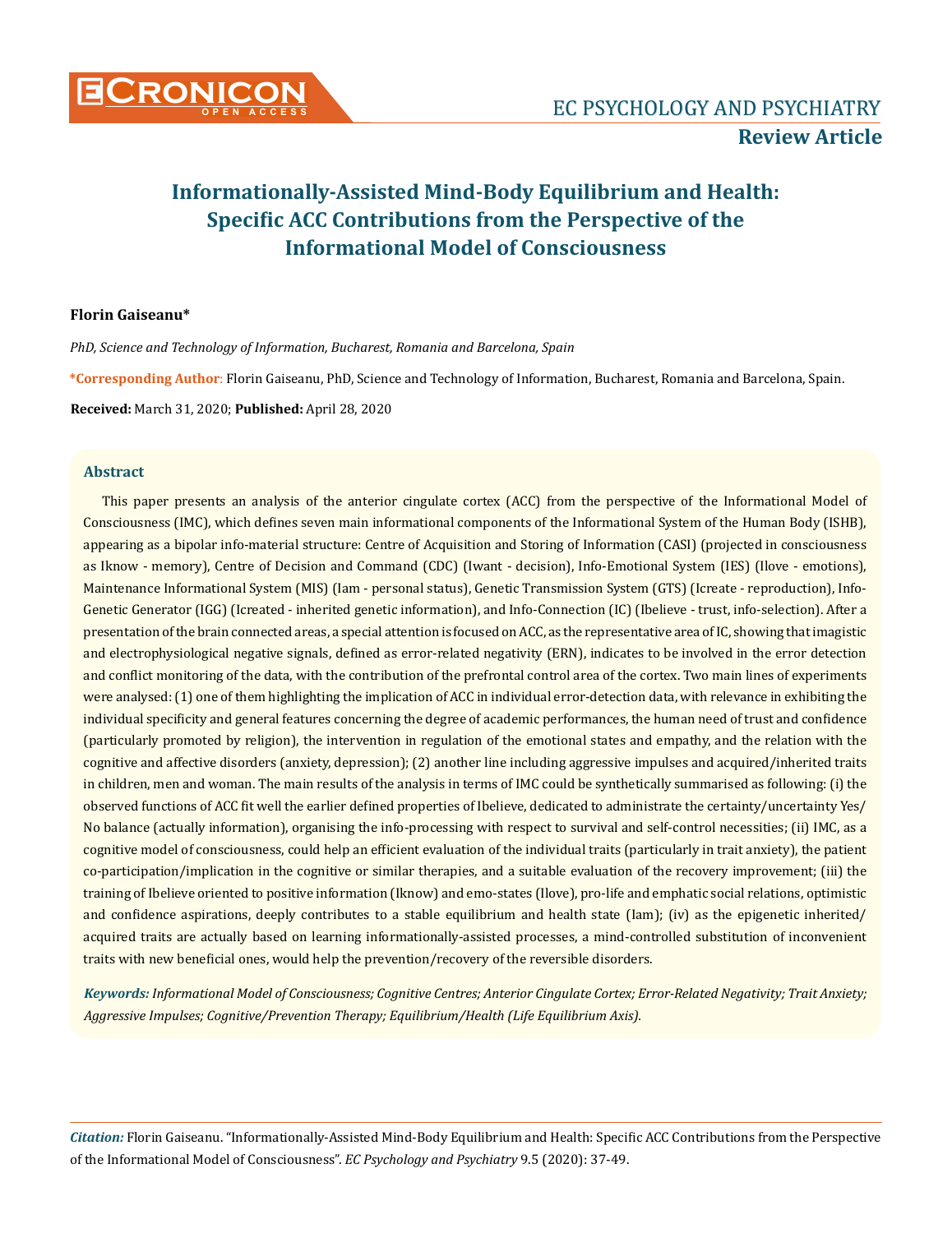#### **Abbreviations**

ACC: Anterior Cingulate Cortex; CASI: Centre of Acquisition and Storing of Information; CDC: Centre of Decision and Command; IES: Info-Emotional System; MIS: Maintenance Informational System; GTS: Genetic Transmission System; IGG: Info-Genetic Generator; IMC: Informational Model of Consciousness; ISHB: Informational System of the Human Body; DNA: Deoxyribonucleic Acid; ERN: Error-Related Negativity

## **Introduction**

The equilibrated state between mind and body has been concerned the humanity since ancient times to the present day of our informational century, because this issue is of a crucial importance not only to understand the inter-relational intimate mechanisms of such a system, where multiple disciplines like philosophy, medicine, pharmacology, physics and recently the Information Science and Technology are involved, but also to intervene efficiently in the prevention/curation of the dysfunctionalities of the body parts, particularly of the nervous system [1-3]. In the frame of such an effort, the research studies are oriented on two main directions: the understanding/adaptation/application of the ancient (Yang/Yin, Yoga - based) practices from the medical perspective [4-6]; the direct implication of the medicine and other circumscribed sciences in this field [7], starting from the accumulated scientific basis of information. The present paper is enrolled in the second category of studies, starting from the current knowledge in this field, particularly focused on the functional activity of the anterior cingulate cortex from the informational point of view. For this purpose, there were accessed two lines of researches: one of them dedicated to the relevant results about the functions of the anterior cingulate cortex, especially revealed by the electroencephalography and imaging determinations, and another one concerning the last results obtained in the modelling of consciousness and the specific properties from the informational point of view. Therefore, an analysis of the results obtained from the two categories of studies it is presented, showing the deep implication of the anterior cingulate cortex in a large and crucial category of functions concerning the mind-body relation.

From the first category of studies [8-16], to which we will refer in detail below, two main directions received a special attention, one of them focused on the cognitive implication of the anterior cingulate cortex, as a balancing administrator of information between two central poles of the brain, i. e the limbic system (particularly amygdala - alarm activation component) and the prefrontal cortex, responsible of awareness decisional activities. Therefore, an analysis line was devoted to the dysfunctional mental disorders like anxiety, and another one to aggressive impulses as a motor-related response of the body. A second category of studies concerns the structure and properties of the informational system of the human body, recently revealed by the Information Model of Consciousness [17-21]. This model allows to discuss the experimental results from the encephalographic and imaging studies by using the informational concepts, revealing both the mind-body informational relation and conclusions regarding some preventive/curative ways for approaching the reversible mental disorders.

#### **Analysis of the anterior cingulate cortex response to information**

Information is extensively used day by day in almost all professional and domestic fields of activities, however little information it is actually known on the informational concepts from the point of view of physics and science of information. Information is referred to any change or event which occurs or appears in a field of observation or into a system, and the quantity of information is evaluated in probabilistic terms [2]. Actually, the variation of a physics parameter generates information. The human body and all the living structures include a huge quantity of information, able to convert them in animated systems. Although many fields involved in the studies of the human body and particularly of consciousness, agree with this statement, not a fully explanatory model of consciousness based on information was proposed up to date. Recently however, it was reported such a model, showing that the human body is actually a bipolar informational/ material structure, connected to two main poles: information and matter [3,20]. Therefore, within this reported study, we have to intro-

*Citation:* Florin Gaiseanu. "Informationally-Assisted Mind-Body Equilibrium and Health: Specific ACC Contributions from the Perspective of the Informational Model of Consciousness". *EC Psychology and Psychiatry* 9.5 (2020): 37-49.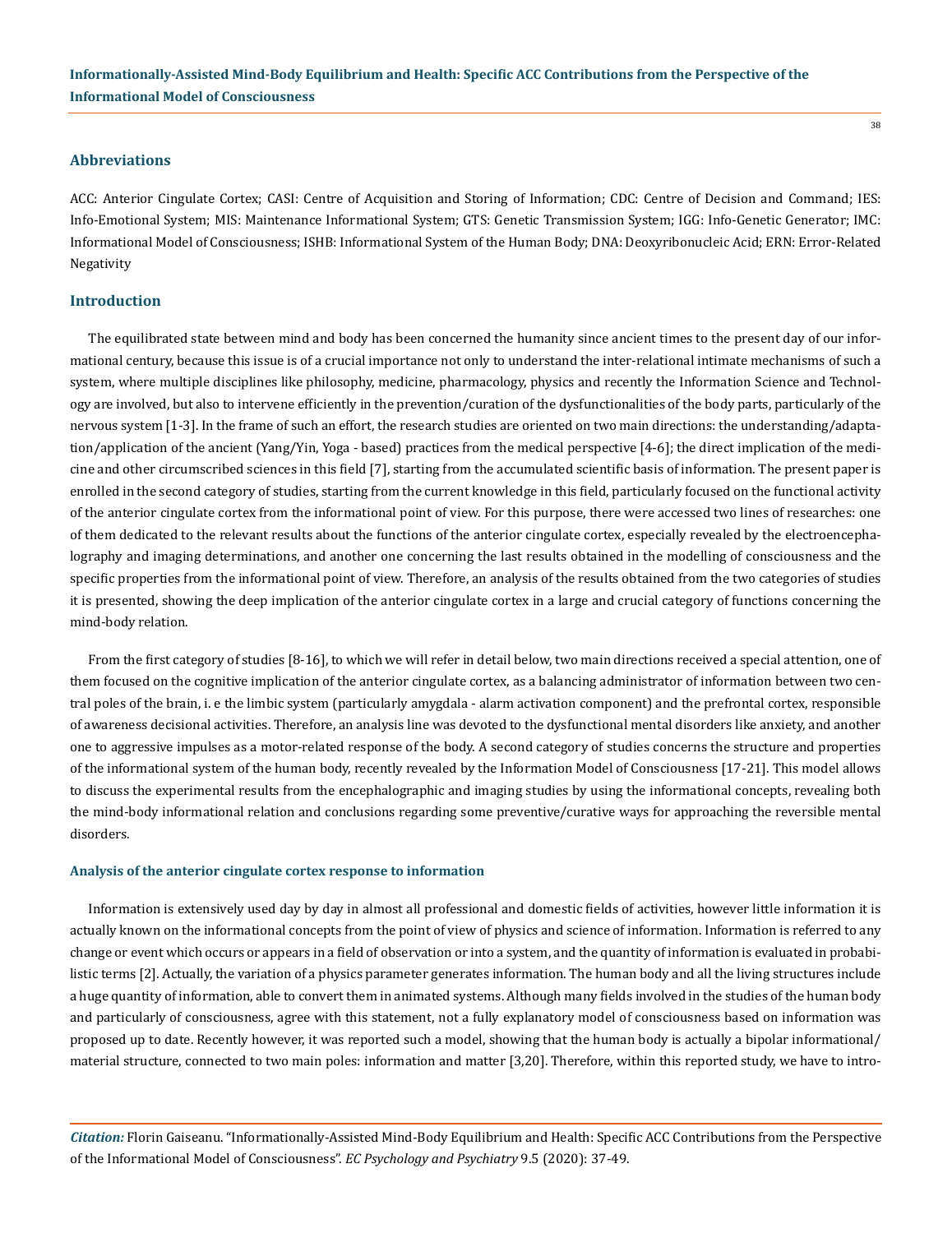duce first of all this model and suitable informational concepts, focusing after that a special attention on an analysis of the activity of the Anterior Cingulate Cortex (ACC) and its fundamental role for the mind/body equilibrium and health.

#### **Informational model of consciousness (IMC): Basic concepts**

By information we have to understand not only a change/variation detectable by our senses from the external and internal sources, as signals or sensations. Inside of our body billions of reactions/sec. take place at either micro and macro level. Therefore, within the IMC, it was assigned to information much larger meaning, acting during the interactions between molecules, particles and other various body material components. Actually, during an interaction between two components, the acting initiator of such a process transfers information to interacting partner, so information acts as an immaterial contributor to such a transference. More than that, information is the "binding" agent allowing the structuration of matter at any level, so information is an universal fundamental component of matter, especially of the living structures, particularly of the human body [1,2,17]. The human genetic system, represented in any human cell by the specific structure of the gigantic molecule of deoxyribonucleic acid (DNA), including a large quantity of information, is a specific particular example [21].

From the IMC point of view, the mind-body equilibrium refers to the equilibrium between information and matter and between various body components and associated processes. IMC shows that the human body is a bipolar structure, connected to information and matter [3]. As IMC recognises and defines the body as an informed-matter structure, consisting in an info-dynamic system, information plays a crucial role in the body organisation and control. Information is involved in the body reactions both in the info-reception and in the feedback circuits, including the info-decisional system which control the processes which maintain the suitable equilibrium between its components. The mind-body complex is therefore an integrated system, auto-organised and auto-controllable, able to adapt to the environment changing conditions. The mind-body continuous interactions maintain the body equilibrium.

From the informational point of view, the sensory network is dedicated to the reception and transmission of information to the data library of the informational system. The decision operational system is responsible for the conscious decision addressed to the body, and the body itself acts by means of the motor operating elements and emotionally induced actions. The sensory network is a complex structure, including besides the common externally-connected senses, the internal sensorial system projected in consciousness as angry, thirst, pain, and other sensations perceived by the informational system as inner informational signals. The body equilibrium and health is therefore a consequence of a balance between the operative and interactive processes, assuring a stable auto-controllable state, under stable and equilibrated state of the environment. The mind-body complex is able to respond to the modifications of the external conditions (if these are not too large) by two adaptive mechanisms: short/medium term response for adaptation, including free will decisions, emotional and motor reactions, and long-term adaptation by means of epigenetic processes (intervening in the genetic adaptation structure by a specific info-chain of reactions) transmissible by the genetic channels to the offspring, allowing the perpetuation of the acquired traits in the next generation. The first category of reactive adaptation, the interaction with the intervening information is short, but in the second case, this could induce significant configuration changes in the body structural components.

As it was pointed out earlier, information is expressed by binary Yes/No units, and this could be interpreted as a Good/Bad mind-body interaction. Indeed, an equilibrium state is obtained when two contrary forces/tendencies/actions are properly balanced. A particular suggestive example could be referred in the classic physics, where the action force (Yes) is equilibrated by the reaction (No), so Yes + No  $\Leftrightarrow$  0. The equilibrium of the human body is the result of billions of reactions/sec., so practically the body can be regarded as a dynamic steady state system around the Life Equilibrium Axis, as defined by IMC [21], marking the boundary between Order and Disorder state. If a "Bad"- type stimulus of high intensity, or insistently and repetitively intervenes in such operational system, dysfunctions (particularly mental diseases) of the informational system could be induced, the human organism responding himself to this "bad" direction. Information plays therefore an active/assisting role in the mind-body equilibrium and health. As the mind operates on the basis of acquired or inherited informational criteria, these also play a fundamental role for the orientation in a "good" (pro equilibrium/health) or in a contrary "bad" direction.

*Citation:* Florin Gaiseanu. "Informationally-Assisted Mind-Body Equilibrium and Health: Specific ACC Contributions from the Perspective of the Informational Model of Consciousness". *EC Psychology and Psychiatry* 9.5 (2020): 37-49.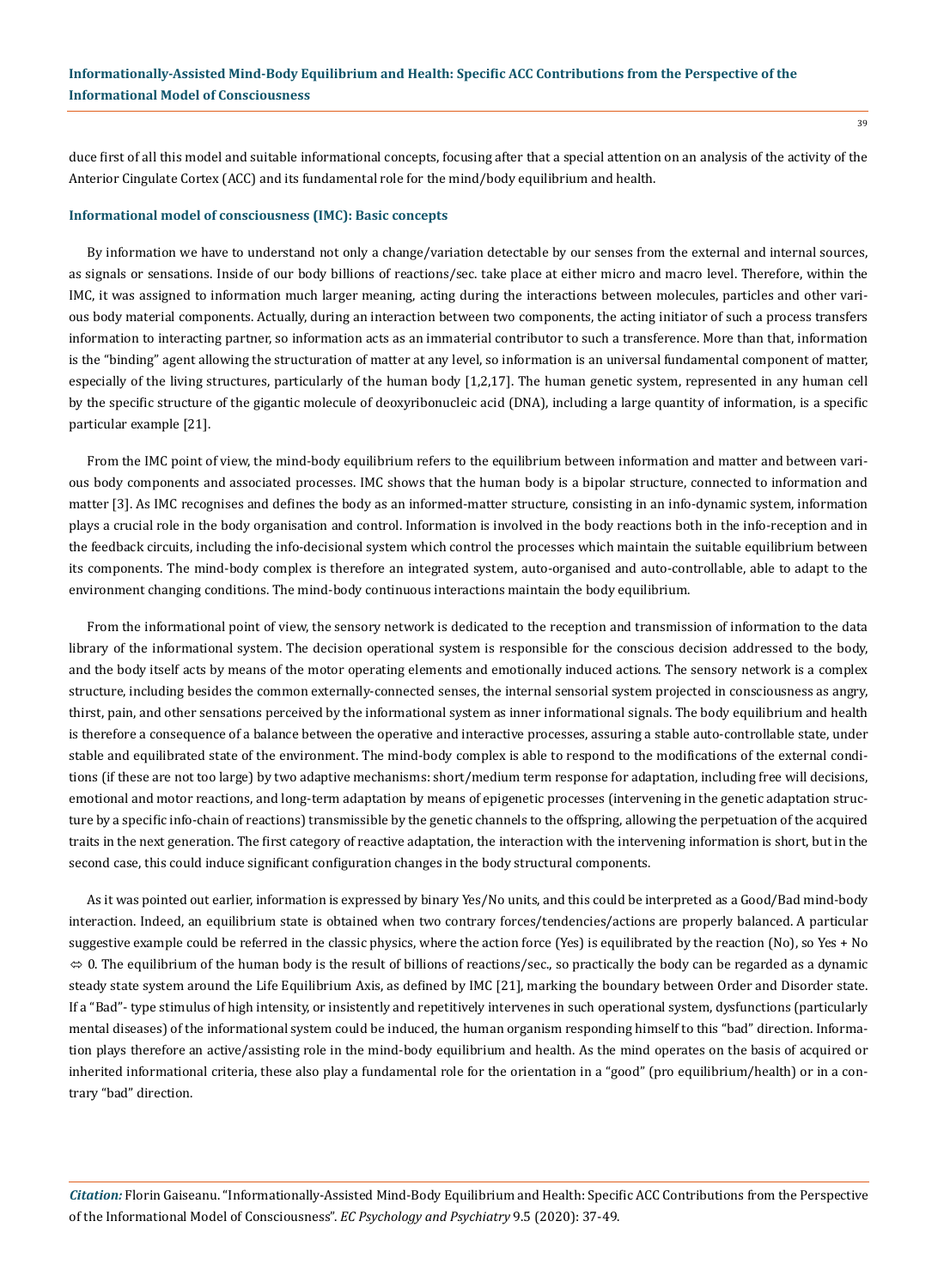The cells of the nervous system act actually each of them as an informational binary (Yes/No - All or Nothing) unit [20]. As the transmission of information is also driven by chemical agents, like neurotransmitters, hormones and cell components themselves, particularly during the epigenetic processes [20,22,23], information is included, independently of the source, in a larger spectrum of phenomena. From the perspective of the Information Science, based on specific mathematics/physics tool resorts, it is therefore convenient to operate with information as a unique concept, with a high degree of use, independently of the source and operating conditions. For the study of the human organism and of consciousness, this is highly useful, opening large perspectives of application [21].

Such a general perspective assigned to information as a physical structuring/action parameter and taking into account the main functions of the Informational System of the Human Body (ISHM), represented fundamentally by the nervous systems and its functions managed by specific brain areas (Figure 1 right side), allowed to state that this could be actually described by seven components, with two informational outputs and two informational inputs as following (Figure 1 left side): the Centre of Acquisition and Storing of Information (CASI), dedicated to the perception (by external and internal sensory system) and storing of information, corresponds to the sum area of the brain involved in this function (mainly prefrontal cortex for short-term memory and hippocampus for long-term memory, the cerebellum saving the acquired motor-assisted abilities); the Centre of Decision and Command (CDC) manages the processing of information (thought, intelligence) and the transmission of the decision to the execution elements (muscles), mainly operating on the cortex hemispheres, with the participation of cerebellum, involved in muscle coordination; the Info-Emotional System (IES) is dedicated to the emotional activities, managed especially by the limbic (inner central) part of the brain (thalamus, hypothalamus, hippocampus - infomemorization, amygdala - alarm component); the MIS (Maintenance Informational System) manages automatic/autonomic functions of the organism, consisting in foods/air/water metabolic processing controlled especially by the brainstem, the last part of the brain; the Genetic Transmission System (GTS) assures the reproduction functions especially by means of the hypophysis activity; the Info-Genetic Generator (IGG) functions are operated by hypophysis and hypothalamus and concerns the body growth/development and even the aging [24]. The input information is received and stored by CASI, while the CDC decision is expressed by attitude as an informational output for adaptation. The info-genetic (matter-related information) input is connected with IGG, while the info-genetic output of information with GTS, assuring the species survival. This includes the acquired traits during the lifespan and transferred to the offspring by epigenetic processes [23].



*Figure 1: The main informational brain structures (right side) and corresponding informationally defined systems (left side): CASI, CDC, IES (conscious) and MIS, GTS, IGG, IC (automatic, unconscious) components.*

*Citation:* Florin Gaiseanu. "Informationally-Assisted Mind-Body Equilibrium and Health: Specific ACC Contributions from the Perspective of the Informational Model of Consciousness". *EC Psychology and Psychiatry* 9.5 (2020): 37-49.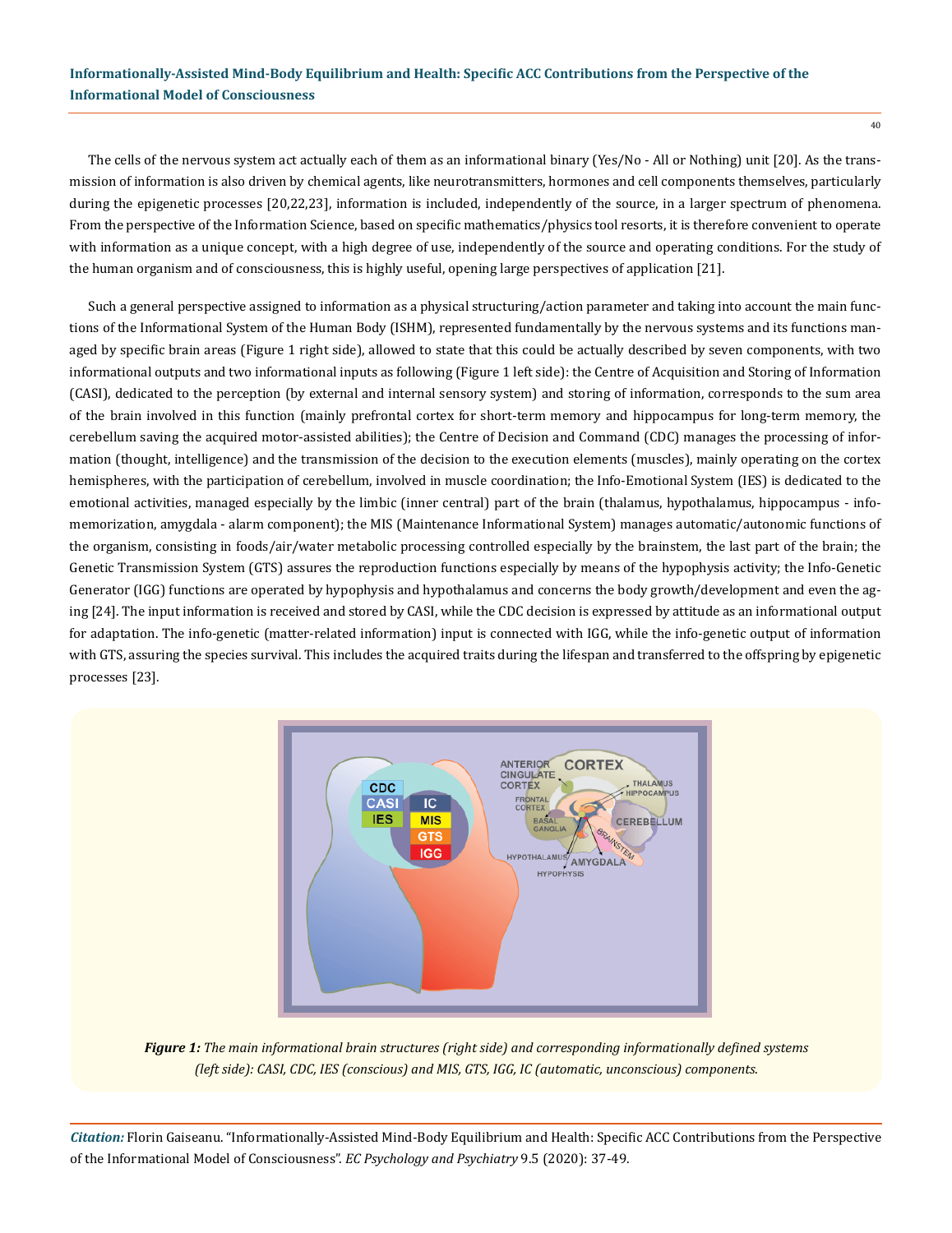A special informational component of the ISHM is defined as Info-Connection (IC) centre, with activities in cingulate cortex, especially in the anterior cingulate cortex (ACC) [20]. This centre is an informational, antientropic pole of the organism, involved not only in the moderation of the emotional/alarm impulses and their control, but also in some phenomena like that concerning the religious and mystic experiences, near death experiences and premonition [18-20]. As entropy is related with the possible states of a system, measuring in physics the disorder degree and in information science the uncertainty, their reduction to obtain certainty, so information, is equivalent to an antientropic effect [3]. The specific informational functions of ACC and their effect will be analysed in detail below.

#### **Analysis of the ACC activities and functions**

In some previously published studies [25,26], it was shown that the ACC is involved in the error detection and conflict monitoring of the data, activating the subsequent prefrontal control area of the cortex, which determines an ulterior behavioural regulation. Such studies are based on experimental electrophysiological negative peak signal detection in ACC after approximatively 100 ms when a person initiated an incorrect response [27]. This process associated with ACC response was called error-related negativity (ERN) and was extensively used to observe the main functions and activities of ACC [25], showing that ACC acts as an administrator of the contradictory-related terms, conducting information to the frontal cortex. This acts as a moderator, involved in monitoring and compensating for error and comparator process in which representation of the intended correct response is compared to a representation of the actual response.

As the magnitude of the ERN peak depends on the personal particularities, this type of analysis is a valid tool to understand the selfregulation processes as a response to various conflicting stimuli, both of the emotional control and cognitive performances in each specific case, and their relation with the dysfunctionality traits. Among such studies, based on electroencephalography analysis, it was shown that about 47% from the variance of ERN is due to the epigenetically transferred traits [8] and the heritability of traits could be a major factor, from 50% to 80% for cognitive disorders (schizophrenia, attention deficit hyperactivity disorder and autism), and from 40% to 65% for affective disorders (major depression, anxiety disorders and substance abuse) [9]. The multiple role of ACC is referred to selective attention, working memory, language generation, and information processing, as a consequence of its rich anatomical connectivity of this region with integrating auditory, gustatory, visual and general sensory impulses, limbic, and motor areas of the cortex [27].

Starting from the observation related in a large body of researches, suggesting that religious people are happier and healthier than nonreligious people, a recent study dedicated to ACC activities shown that this is also involved in the religious experiences [10]. During these experiences, it was observed a robust activity in one region of medial prefrontal cortex, the ACC (Figure 1, right side), associated with error-related brain states, acting for the buffering them. A recent article reports that more than to be only involved in the detection of own errors and conflicting data, ACC (specifically in the gyrus region) plays a crucial role also in inter-relational activities and in the processing of social information, estimating the motivation including costs, benefits and errors associated data. Furthermore, it makes specific, testable predictions about a key mechanism that may underpin variability in socio-cognitive abilities in health and disease [11].

Another category of studies were dedicated to observe the relation between the aggressive behaviour and the activity of ACC during such episodes. The results indicate that the suppressed ACC activation is associated with a temperamental trait characterised by an impulsive and quick-tempered personality of children [12], showing the moderating role of ACC. On the basis of neuroimaging and electrocortical measurements, it was established a correlation between the aggressive-impulsive behaviour and some structural (lower volume of grey matter) and functional characteristics involving ACC and prefrontal cortex as a response to the activity of the emotional limbic (amygdala) system, ACC operating to determine the circumstances in which an effective control is needed, while the prefrontal cortex to implement the control process itself [13]. As one of the main task of ACC is therefore to signal the need for regulatory control tl the prefrontal cortex, detecting the conflict among competing target and response dispositions (so the impairment of ACC functions, shown by a reduced ERN activity), this can be used to study the impulsive aggressiveness and its mechanisms. Therefore, as the regulatory functions

*Citation:* Florin Gaiseanu. "Informationally-Assisted Mind-Body Equilibrium and Health: Specific ACC Contributions from the Perspective of the Informational Model of Consciousness". *EC Psychology and Psychiatry* 9.5 (2020): 37-49.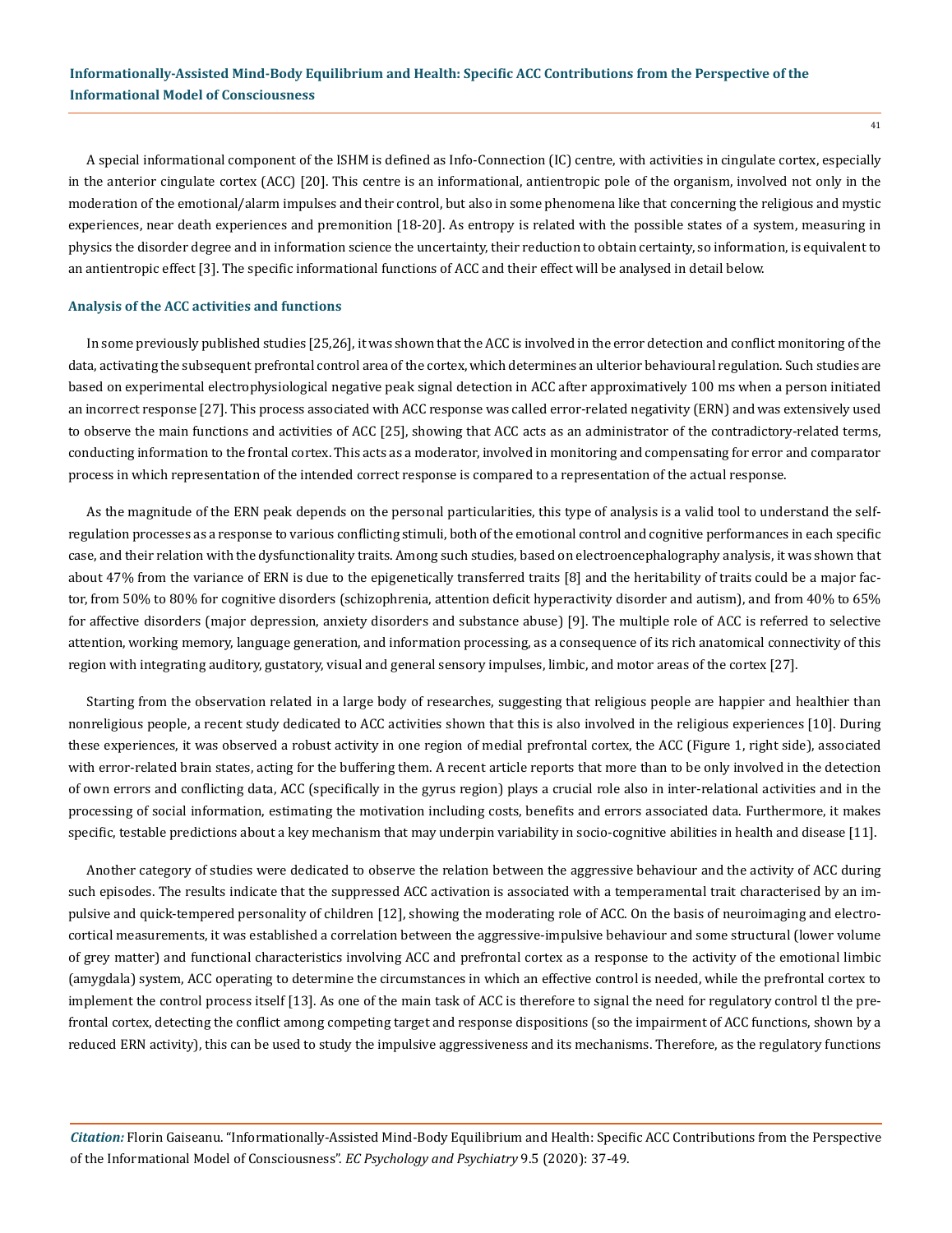of ACC operate within the neural circuit consisting in (orbitomedial) prefrontal cortex, connected with the limbic structures, determining the maintaining, inhibiting or enhancing emotional states activated especially by amygdala, the dysfunctions of ACC is an important factor, maybe a decisive one, in the engagement of antisocial and aggressive behaviour [14]. The basal ganglia (Figure 1 right side) and associated nuclei (involved in motor-learning, executive functions, behaviours and emotions), contributing to the integration of information and distribution to cortex and limbic system could be also considered as a part of this circuit [14,15]. Activation of this brain circuit during the anger arousal and other negative emotions is moderated/controlled accordingly, and the deficit of their normal activity increases the impulsive/aggression vulnerability [14].

Although the general tendency is to associate aggressiveness only to men, the women also manifest their aggressiveness [16,28], especially higher towards intimate partners than towards other targets [29,30]. From an evolutionary point of view, as it was recently suggested [31], due to a lower threshold for fear among the women, a heightened amygdala reactivity to threatening stimuli may be consciously registered more strongly via anterior cingulate activity. The impact of testosterone and oxytocin specific hormones on the neural circuitry of emotion should be also considered to explain some differences between gender behaviour [31]. However, the particular circumstances (genetic inherited traits and environmental interaction as a significant variability in aggressivity, conduct disorder, adult antisocial behaviour, substance abuse and aggressivity), especially for the individuals with a childhood marked by family dismemberment, could be conditional determinant factors, either for female or man [32].

Although the official statistics shows a number of incident cases more elevated for men, the women tend to engage rather in more indirect forms of aggression (like for instance spreading rumours and info-manipulations), so in indirect types of aggression, acting for provocation/incitation. In the real world, the statistical difference is actually attenuated not only by such a pro-aggressive behaviour, but also because women are just as likely to aggress against their romantic/domestic partner as men are, probably because the fear as violence inhibitor and the level of the emotional control are also attenuated. Moreover, women are susceptible to alcohol-related and verbal aggression [33], the alcohol addiction promoting decontrolled behaviours and direct/indirect aggressive initiation/implication. Normal functionality and connectivity of the cingulate cortex of the alcohol-depended individuals were recently identified to be blunted even after a period of 4 - 8 week abstinence, predicting the level of a latter relapse risk [34]. The ERN response is enhanced among individuals with anxiety disorder, obsessive-compulsive disorder, as well as individuals with elevated levels of trait worry and obsessive-compulsive symptoms, including children and adolescents [28]. This could be a consequence of hyperactive response monitoring system, of a high sensitivity to errors in anxious individuals, or of the anxious apprehension/worry subtype of anxiety.

### **Results and Discussion**

#### **Mind-body informationally-assisted equilibrium and health**

Within IMC, it was assigned an important and specific role to IC, reflected/defined in consciousness as the centre suggestively called Ibelieve [3,20], connected to ACC. Indeed, when this centre works with normality, it should inspires confidence, bringing in the individual momentary state and life trajectory certainty, as a selection between multiple possibilities (at least between two contrary/conflicting data), with effects experienced as protection sensation and equilibrium. The ACC functions analysed above well support the prediction of IMC. Within IMC, the following cognition centres were also defined as corresponding projections into individual consciousness of the specific functions of the informational systems specified above: Iknow (memory  $\Leftrightarrow$  CASI), Iwant (decision  $\Leftrightarrow$  CDC), Ilove (emotion  $\Leftrightarrow$ IES), Iam (self status  $\Leftrightarrow$  MIS), Icreate (reproduction  $\Leftrightarrow$  GTS) and Icreated (inheritance  $\Leftrightarrow$  Icreated). Ilove includes generically all range of emotions, centred on the life promoting/prerogative force, which is love [35-38]. Iwant is actually the attitude, as the information output for adaptation, which represents a contribution of all other centres, both as operating information source (Iknow) or as decision criteria [1]. In the light of IMC concepts and definitions, the outcomes analysed above can be discussed as follows.

*Citation:* Florin Gaiseanu. "Informationally-Assisted Mind-Body Equilibrium and Health: Specific ACC Contributions from the Perspective of the Informational Model of Consciousness". *EC Psychology and Psychiatry* 9.5 (2020): 37-49.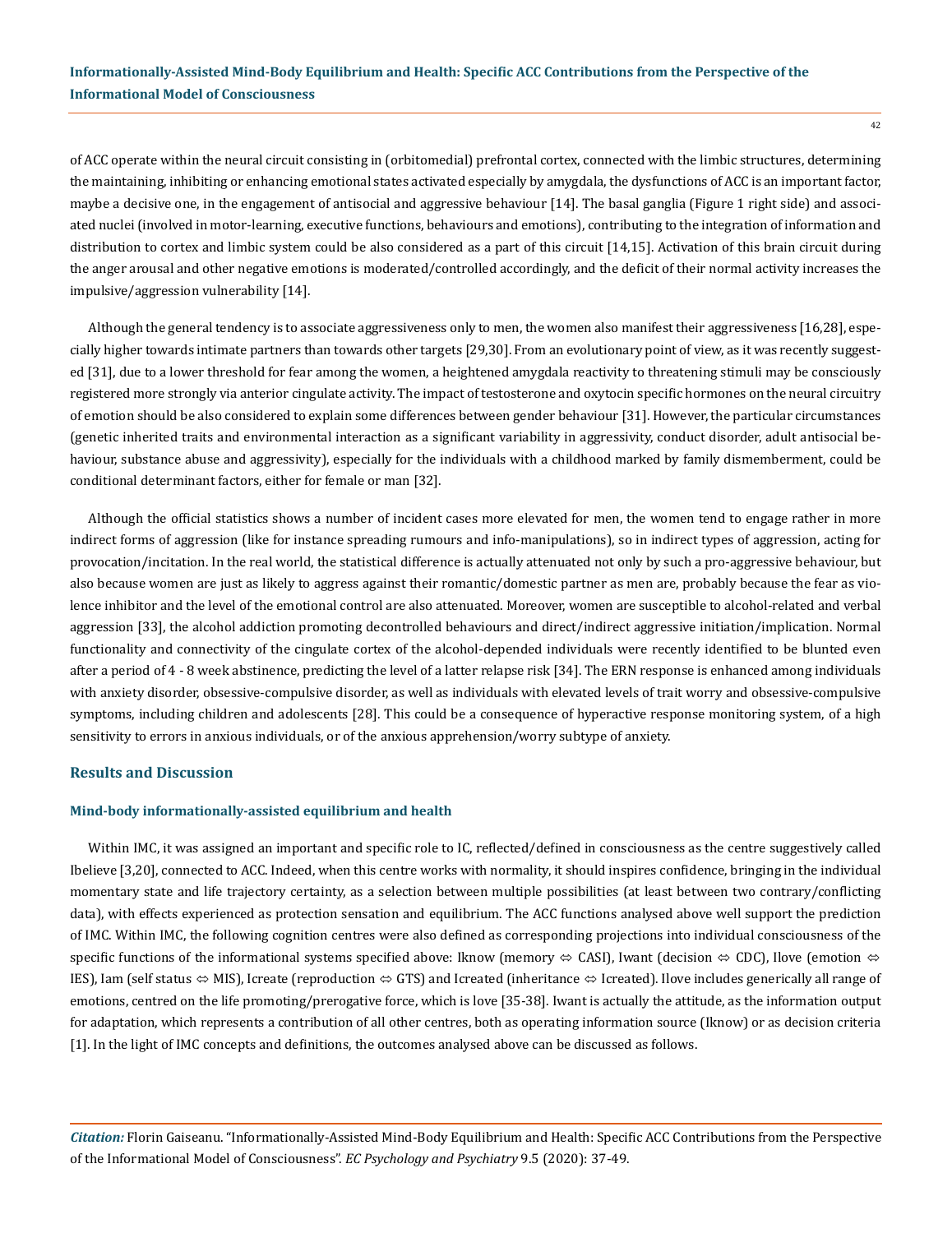As mentioned above, a consistent percent of mind diseases (more than 50/%) are due to the traits acquirement. Among them, the anxiety refers to the individual disposition to interpret a large range of environmental events as dangerous or potentially threatening, anxiety traits indicating the risk factors of further development of the depression and anxiety disorder [39]. The trait anxiety is perceived as feelings of stress, worry and life discomfort in the habitual situations of the everyday activities or events. The list of symptoms like the personality-cognitive styles, sociotropy and autonomy, dysfunctional attitude and negative inferential style show the vulnerability and potential risk factors of the individuals [40].

Among others, the cognitive therapy is one of the recommended way for the treatment of the generalized anxiety, with positive results [41]. The IMC, as a cognitive model of consciousness, could help for a better focusing on the evaluation of the individual personality and the available internal recourses for the effective co-participation during such type of therapy, or can be used in an effective form to evaluate the trait improvement in music-based therapy or other palliative naturist variants [42]. This could be done by marking on an arbitrary scale a numerical value of a certain quality associated to each cognitive centre (particularly with "confidence" for instance for Ibelieve), serving to evaluate the momentary degree of co-participation/implication, and comparing them with a reference scale or with subsequent registered results, confirming the degree/evolution of the recovery [42]. Within such therapy procedures, the implication of the centre Ibelieve is of great interest, because the firm conviction of the patient in a successful recuperation, could help the therapy effectiveness and the accelerated recovery. An optimistic positive attitude, emanated by this centre is also a stimulating/tonic factor helping the recovery.

A proactive promotion of the positive pro-life attitude and inverting confidence in the positive (Yes) alternative with respect to the negative (No) one in any action and behavioural situation (respecting the social norms), is not only a recommended beneficial practice in the recovery procedures, but also offers a high potential support for prevention, equilibrium state and health. The health is actually the result of the contribution of all involved functional factors of the organism, permanently equilibrated within a Yes/No balance, like the stationary states of other systems in our material world [43]. At intimate cellular level, the metastable association/dissociation reactions give a suggestive image on such an instable balance. As the nervous system is dedicated to absorb and process information from the environment, and this information could be deeply involved in such mechanisms [44], we dispose of two main (Yes/No) alternatives: to accept (or not) the beneficial information for our organism. The positive beneficial information is summed to the Yes-type balance, and the negative one to the contrary direction. The repetitive process of the same type of information induces molecular reconfigurations of the cell receptors [45] involved in the epigenetic mechanisms [20,35], actuating further like drug-type addictive initiator of such a process: as more information of the same type is consumed, as much as a feedback addictive reaction will be felt. This mechanism involved also in the trait acquirement is a base to advertise on what kind of information we should accept and how much repetitive support and confidence (Ibelieve) we are inclined to attribute it. Therefore, the involvement of the centre Iknow, accumulating suitable (positive) information, and of the centre Ibelieve (trust and confidence), assures a serious platform not only to avoid and prevent the mental dysfunctions and disorders, but also to accompany the recovery therapies [21,43]. The repetitive connection to Ibelieve in a positive manner, supported by the ERP tests and experiments, is a deeply involved mechanism in the stable maintenance of the health and equilibrium state, as well as in an optimum control of the inter-personal relations including the empathy, buffering the aggressive impulses. The safe of the personal health is the safe of the health of the family and of the entire community. Therefore, as the AAC is an active and determinant partner not only in the personal traits but also in empathy and inter-personal relations, the understanding and assimilation of such mechanisms add further confidence as a positive stimulus in the personal and inter-personal relations, contributing to the power reinforcing of Ibelieve personal centre itself and of the further positive feedback response.

Within IMC [20,21], there were defined as emo-states, the states associated with the emotions repetitively experienced during a largetime period. The "Bad" or "Good" feelings are our partners unconsciously invited to be part of our daily life in IES. Indeed, due to the repetitive process, the cell receptors will reconfigure their structure to receive and accept new specific chemical info-transmitters, "asking"/ requesting afterwards to receive the same type of "drug", within an already created feedback auto-motivated perpetual circuit [45]. The

*Citation:* Florin Gaiseanu. "Informationally-Assisted Mind-Body Equilibrium and Health: Specific ACC Contributions from the Perspective of the Informational Model of Consciousness". *EC Psychology and Psychiatry* 9.5 (2020): 37-49.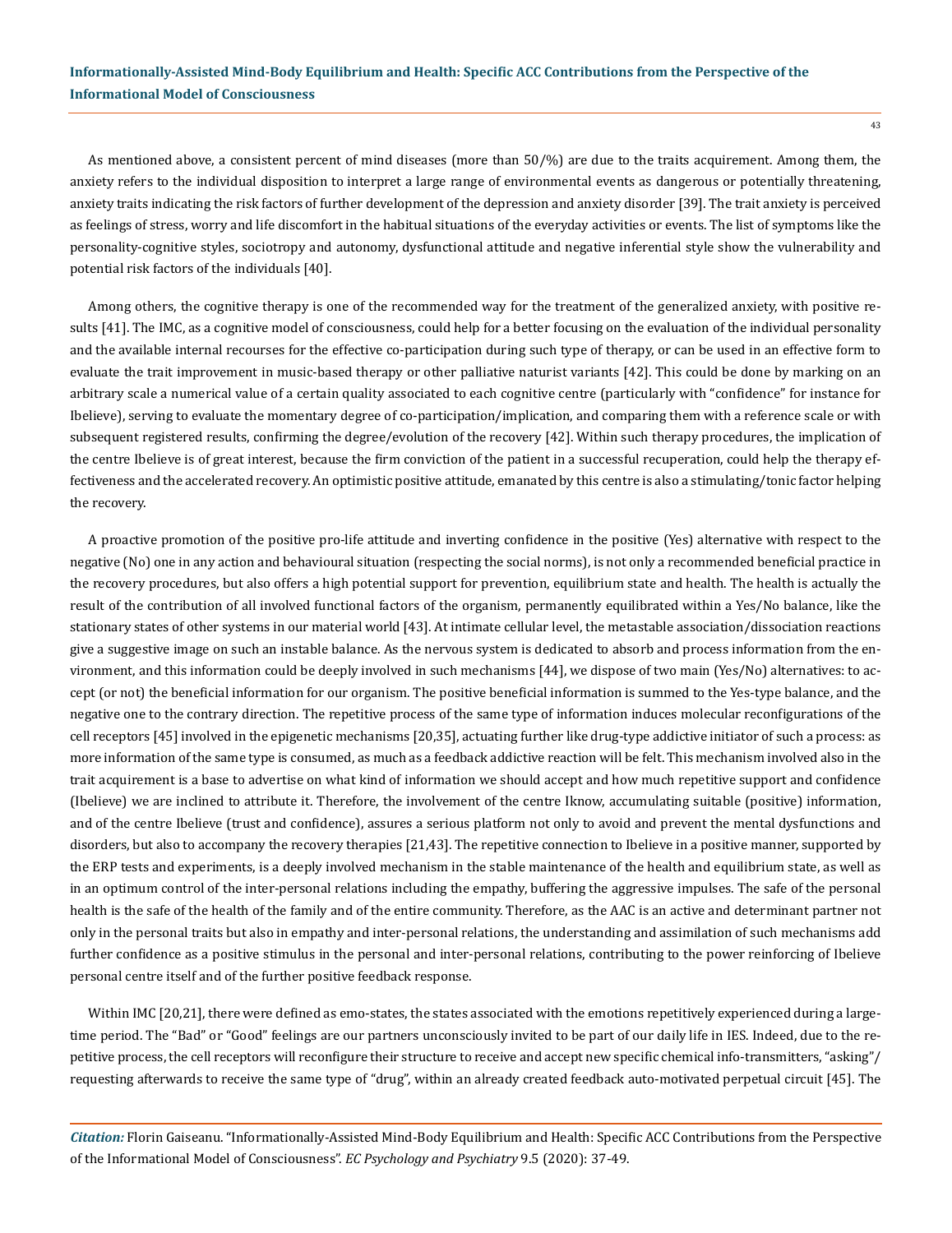obsessive compulsive/impulsive conduct or disease is a similar form based on a feedback looping circuit auto-motivated and triggered/ amplified by an obsession. The limitation of the informational background of Iknow (education, connexions to multiple info-sources), including decisional criteria, can limit drastically the interpretation and the suitable response to the external/internal information. The dysfunctions of IES are also deeply involved in anxious or aggressive disorders, and the moderator role of ACC between amygdala and prefrontal cortex is fundamental, as highlighted above. Therefore, the fortification of the centre Ibelieve increases the self-control aspirations and their optimal application. This fortification is referred to the acquirement of that information (involving Iknow and Ilove), which contributes and promotes the beauty and harmony moods, both in own personal life and in the inter-personal relations, flexibility and the acceptance of own errors, helping in this way the life equilibrium and health (detected in Iam).

ACC is deeply involved in emotional, self-control and anti-contradictory situation, so the training of Ibelieve as an active pro-life centre becomes an essential factor in the stability of (Iam) equilibrium and health. This training support refers to mental periodic relaxation, connection to the adequate informational sources, to music and artistic media, as well as to the practice of self-personal analysis to discover the conflicting situations and the optimal solutions, always stimulating the optimistic perspectives, trust and confidence in the life power. Ibelieve acts therefore not only as a personal surveyor, but also is able to intervene optimally in the informal and emotional relations with the community and with the real world, moderating any type of excessive behaviour. The equilibrium is a particular feature in a system of antagonistic forces, showing that neither of them gains the supremacy, and the human organism, as well as other living structures, shows/exhibits equilibrium by the healthy normal state (Life Equilibrium Axis [21]). ACC is therefore a magnificent partner in humans, with a role which cannot be sub subestimated, highly contributing to equilibrium and health, as a safe and natural info-regulator.

The acquirement of a certain trait is actually a learning process assisted by information. This process involves an insistently repetitive chain of the same habit, as it was recently shown [23], starting from the acquirement of information (Iknow), passing by decision (Iwant), emotional system, as a reactive response of body to information (Ilove), to become a stereotype (automatically executed - like Iam specific processes) and epigenetically transmitted (Icreate). Taking into account such a repetitive learning process, it is plausible to suppose that the acquisition of a trait, demonstrated to induce mental dysfunctions, could be suppressed applying a substituting process, as a prevention/recovery treatment. This is possible by an appropriate use of the functions of Ibelive centre, centred this time on a reverse objective, suitably selected to moderate or stop the acquired trait and substitute the older habit. Ibelieve plays from this point again a decisive role, inspiring force to decision (Iwant) in the prevention/recovery process. As the acquirement process is specific to learning, a fundamental mechanism for adaptation, this may be operative in such a process, following a specific way of repetition, this time oriented to a new objective, pro-mental control and healthy. On the other hands, the inherited or acquired habits, detected as involved in a mental dysfunction, could be also removed/replaced by means of a similar repetitive process, to substitute the previous informational stereotype algorithm. In such a process, a close implication of the patient's centres Iknow (experience), Iwant (personal decision), Ibelive (trust in the process success) and Ilove (body emotional implication) is imprescriptible.

The ISHB operates with information, received both from external or internal sources, the last one useful for the momentary evaluation of the personal status (Iam), or from memory (Iknow, including emotional memory) [36]. During the info-analysis for decision making (Iwant), the decision criteria play actually a decisive role [35]. These criteria are a result of the inherited, acquired information and sociocultural and religious habits, especially during the first years of childhood, when the nervous system is still under a formation/development accelerated process. The family ambient and school educational contribution play a fundamental role during this period. Therefore, a deep personal analysis of the inherited/acquired habits of the adult may contribute to highlight the obsoleted decision criteria, which do not correspond/fit actually the present reality requirements. The adaptation should not only be treated as a natural spontaneous process. Understanding the natural mechanisms going to safe (or not) health results, contributes/determines a correct attitude with respect to the possible mistakes, allowing to consciously apply the learned life lessons. The decision to change the older decision criteria is not always a comfortable process, but it is surely a convenient and in same cases obligatory for healthy recovery and body wellness. During a recov-

*Citation:* Florin Gaiseanu. "Informationally-Assisted Mind-Body Equilibrium and Health: Specific ACC Contributions from the Perspective of the Informational Model of Consciousness". *EC Psychology and Psychiatry* 9.5 (2020): 37-49.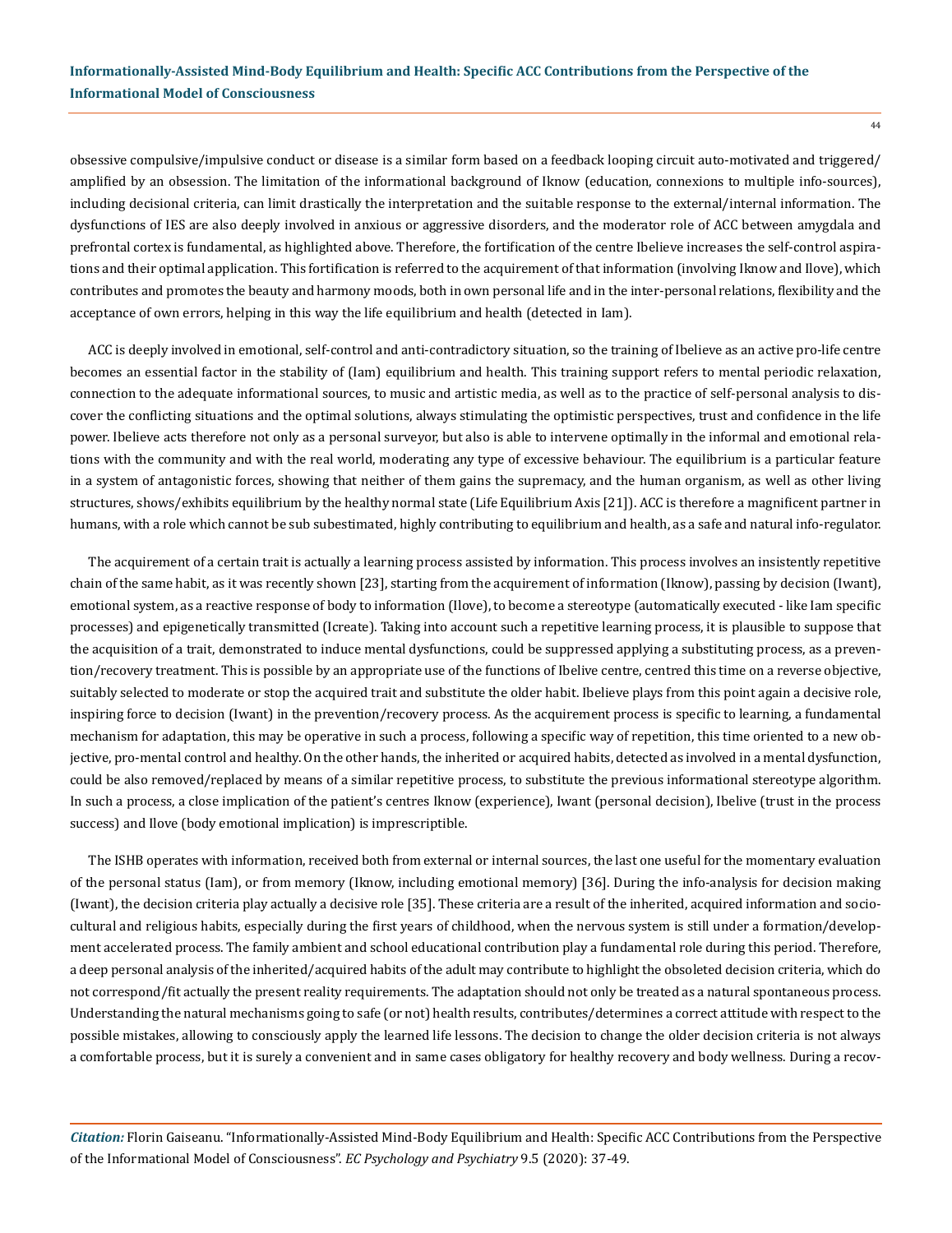ery/reorientation/relearning process, all informational centres are practically involved: Icreated is to be changed, Iwant to decide with confidence (Ibelieve), Ilove deeply involving the body itself, Iam with an important role to assure the robustness/power of the organism, with a final effect on the future personal status (recovered Iam) and on that of the offspring (Icreate).

The properties referred to the value of the self-control strength, particularly in relation to the firm task motivation, task monitoring, operating processes, and context-specific recruitment attributed to ACC activity and functions experimentally observed [46], engaged in a recovery/relearning or learning process, corresponds actually concisely and synthetically in terms of IMC with the properties and power of the centre Ibelieve defined earlier. This is also valid when the academic performance are analysed. According to the experimental findings, the large signal ACC ERN response are correlated to academic performances and greater ability to engage cognitive-control mechanisms when needed, with improved real-world performance [26].

As it was outlined above, ACC could act as a compensator/moderator centre between the alarm component of the brain (amygdala) and the prefrontal cognitive-control area of the cortex, comparatively analysing/selecting a suitable direction of the future decision. ACC is therefore deeply involved in the decisional operations, characterising a particular behaviour of the individuals. Therefore, the centre Ibelieve (related to ACC specific activities), reveals the possibility to control the excessive emotional impulses involved in anxiety and its consequences, by (re)-education: a repetitive process with a well-established objective, anti-oriented to such an automatic-pattern (stereotypical) tendency, sustained by the power of Ibelieve (certainty on this successful unique alternative), by Iknow (additional/selective pro-objective information), and by Iwant + Ilove, mobilises the internal mechanisms and resources for the acquirement of a new informational circuit pathway for a mind-controlled beneficial behavioural trait.

The enlargement of the informational area and sources (Iknow), and the recalibration of the decisional criteria, act as beneficial factors both in the buffering of the impulsive actions and anxious states. The solving of contradictory conflicting situations is the task of the conscious informational system, apt to freely decide, but the suitable solution is found only if a suitable and sufficient range of informational data are available. Before to ask/expect from the organism to act/react itself automatically to the external information or internal impulses, we have the opportunity to prepare it for a non-precipitated reaction. The talk with the inner voice is an useful method to avoid the non-controlled situations. The silent voice of those are not longer, understood actually as the inherited or acquired impulses during the childhood, are to be analysed carefully: when this silent voice refers to the predispositions, abilities or talents promoting positive and constructive impulses for life and the professional vocation, then non-conflicting inner information between intention and the silent voice should be recorded [47]. Recent researches add new data on the contribution of the inner voice to the equilibrium state and body healthy, showing that the verbal "speech"/"talks" and commands addressed to our own body impulses helping the self-control and the initiation or not of an action [48], confirm these results. Simple commands lanced consciously by our inner voice (Iwant) show a positive effect/ influence for the moderation of the reactive impulses.

#### **Conclusion**

The analysis of ACC functions experimentally observed by EEG and ERN procedures, confirm the ACC direct implication in emotional, cognitive and decisional brain activities, with consequences either favourable (self-control, academic performances) or not (men/women impulsive and aggressive behaviour, anxious and disorder diseases) for the equilibrium/health of the human organism. The extensive data were discussed from the perspective of the Informational Model of Consciousness, which establishes as a pivotal reference information, which is a decisive agent/component intervening actively in these processes. The human body appears as a bipolar info-matter structure, information playing therefore an essential role in the intercommunication with the environment and reactive adaptation and with the body itself. As a part of the organism, supported especially by the nervous system, the Informational System of the Human Body is composed by seven informational components which were defined as CASI (memory and sensory circuits, reflected in consciousness as

*Citation:* Florin Gaiseanu. "Informationally-Assisted Mind-Body Equilibrium and Health: Specific ACC Contributions from the Perspective of the Informational Model of Consciousness". *EC Psychology and Psychiatry* 9.5 (2020): 37-49.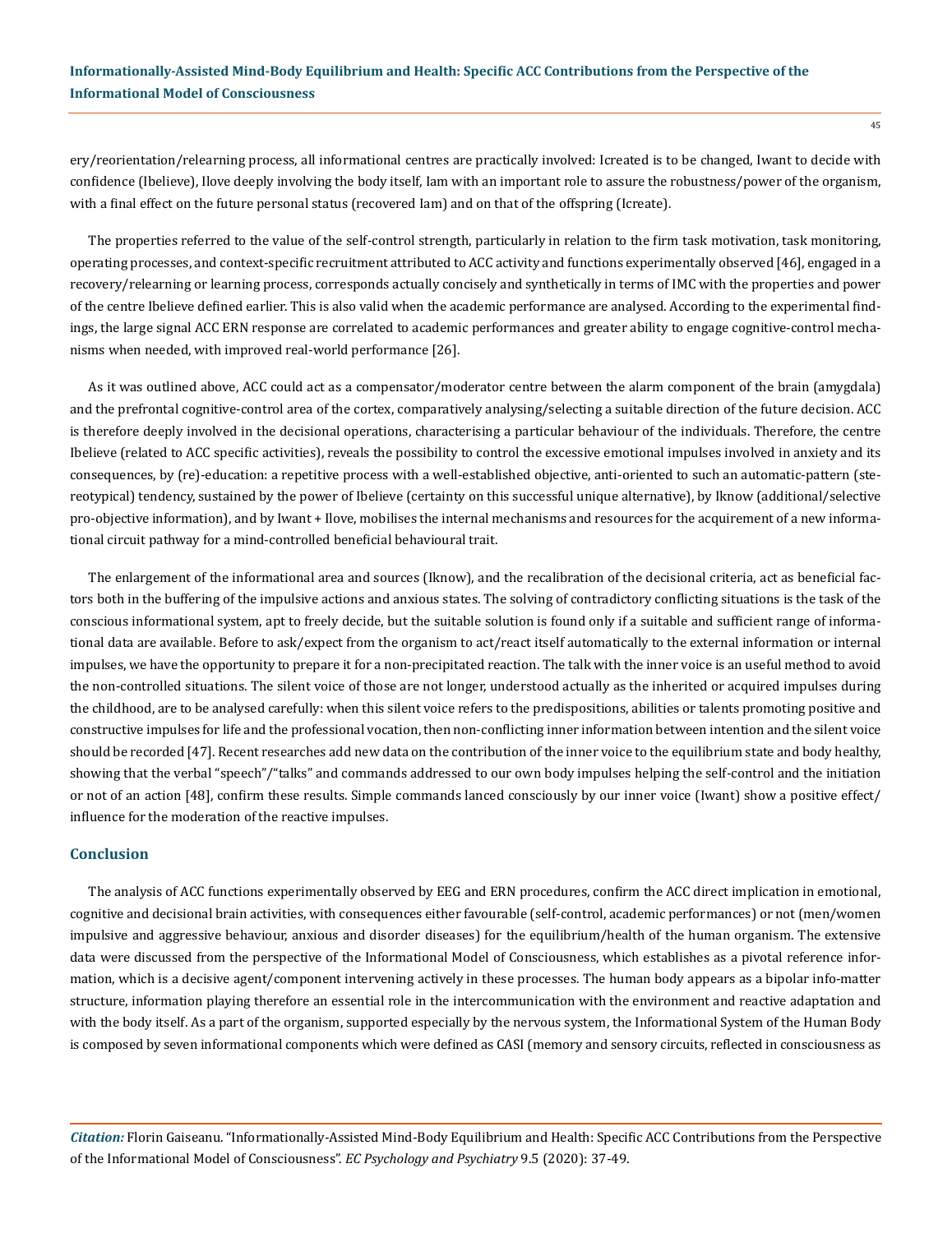the cognitive centre Iknow), CDC (info-processing and decision - Iwant), IES (emotions - Ilove), MIS (personal status - Iam), GTS (genetic transmission - Icreate), IGG (info-genetic inheritance - Icreated) and IC (info-Yes/No regulator and trust - Ibelieve).

The presented analysis shows first of all that the experimental ERN data well support the earlier definition of Ibelieve, as a centre devoted to the selection of suitable version from the conflicting Yes/No data, according to the survival necessities (amygdala alarm instinctive signals) or self-control requirements for an adequate reactive response. This correspond actually to the administration of the certainty/uncertainty balance, which in terms of information science signifies the administration of information itself. As ACC selects from a potentially large range of informational states only a certain one, according to the survival necessities, this is also an antientropic informational pole of the organism.

The implication of ACC (Inelieve) centre in body equilibrium and health (reflected by Iam), highlights the main following conclusions: (i) taking into account the variability factors depending on the particular individual personality, the IMC - as a cognitive model of consciousness, could help an efficient evaluation of the individual traits (particularly in trait anxiety), in order to prescribe an adequate treatment and to detect the available internal recourses of patient for his/her effective co-participation during the cognitive or similar therapies, or can be used in an effective form of the evaluation of the recovery improvement; (ii) the proactive promotion of the positive pro-life attitude (Iwant) and trust in the positive result (Ibelieve) in any action and behavioural situation (within the social norms), is a recommended beneficial practice both in the recovery procedures, as well as in prevention and equilibrium/health assurance, an optimistic positive component feedback emanated by the Ibelieve centre being a stimulating/tonic factor; (iii) the involvement of the centre Iknow, connected and selectively accumulating suitable (positive) information, and of the centre Ibelieve (trust and confidence), assure a positive germinating platform not only to avoid and prevent the mental dysfunctions and disorders, but also to accompany the recovery therapies; (iv) the fortification of the centre Ibelieve by the connection/acquirement of positive beneficial information (involving Iknow and Ilove) contributing/promoting the beauty and harmony moods and positive emo-states, both in own personal life and in the inter-personal relations, increases the self-control aspirations and their optimal application; (v) training of Ibelieve as an active pro-life centre becomes an essential factor in the stability of (Iam) equilibrium and healthy (Life Equilibrium Axis), the training support referring to mental periodic relaxation, connection to the adequate informational sources, to music/artistic media, as well as to the practice of self-personal analysis and corrections; (vi) taking into account that the trait acquirement is actually a learning informationally-assisted process, the acquired and even inherited traits or obsolete decision criteria could be substituted by mind-controlled implication, during a repetitive process for a new implementing trait/criterion, beneficial this time to the mental health; (vii) a maintenance of a fluidic communication with the inner voice, lancing suitable vocal commends when it is necessary, reinforces the power of Ibelieve and the acquirement of the expected results; (viii) cultivation of empathy and non-judgmental/non-critical behaviour towards others.

## **Acknowledgements**

To my son Adrian Gaiseanu and my daughter Ana Gaiseanu.

# **Conflict of Interest**

No financial interest or conflict of interest exist.

## **Bibliography**

- 1. [Gaiseanu F. "Information: from Philosophic to Physics Concepts for Informational Modeling of Consciousness".](https://www.researchgate.net/publication/329402851_Information_From_Philosophic_to_Physics_Concepts_for_Informational_Modeling_of_Consciousness) *Philosophy Study* 8.8 [\(2018\): 368-382.](https://www.researchgate.net/publication/329402851_Information_From_Philosophic_to_Physics_Concepts_for_Informational_Modeling_of_Consciousness)
- 2. [Gaiseanu F. "Informational Model of Consciousness: From Philosophic Concepts to an Information Science of Consciousness".](https://www.researchgate.net/publication/334207912_Informational_Model_of_Consciousness_From_Philosophic_Concepts_to_an_Information_Science_of_Consciousness) *Philosophy Study* [9.4 \(2019\): 181-196.](https://www.researchgate.net/publication/334207912_Informational_Model_of_Consciousness_From_Philosophic_Concepts_to_an_Information_Science_of_Consciousness)

*Citation:* Florin Gaiseanu. "Informationally-Assisted Mind-Body Equilibrium and Health: Specific ACC Contributions from the Perspective of the Informational Model of Consciousness". *EC Psychology and Psychiatry* 9.5 (2020): 37-49.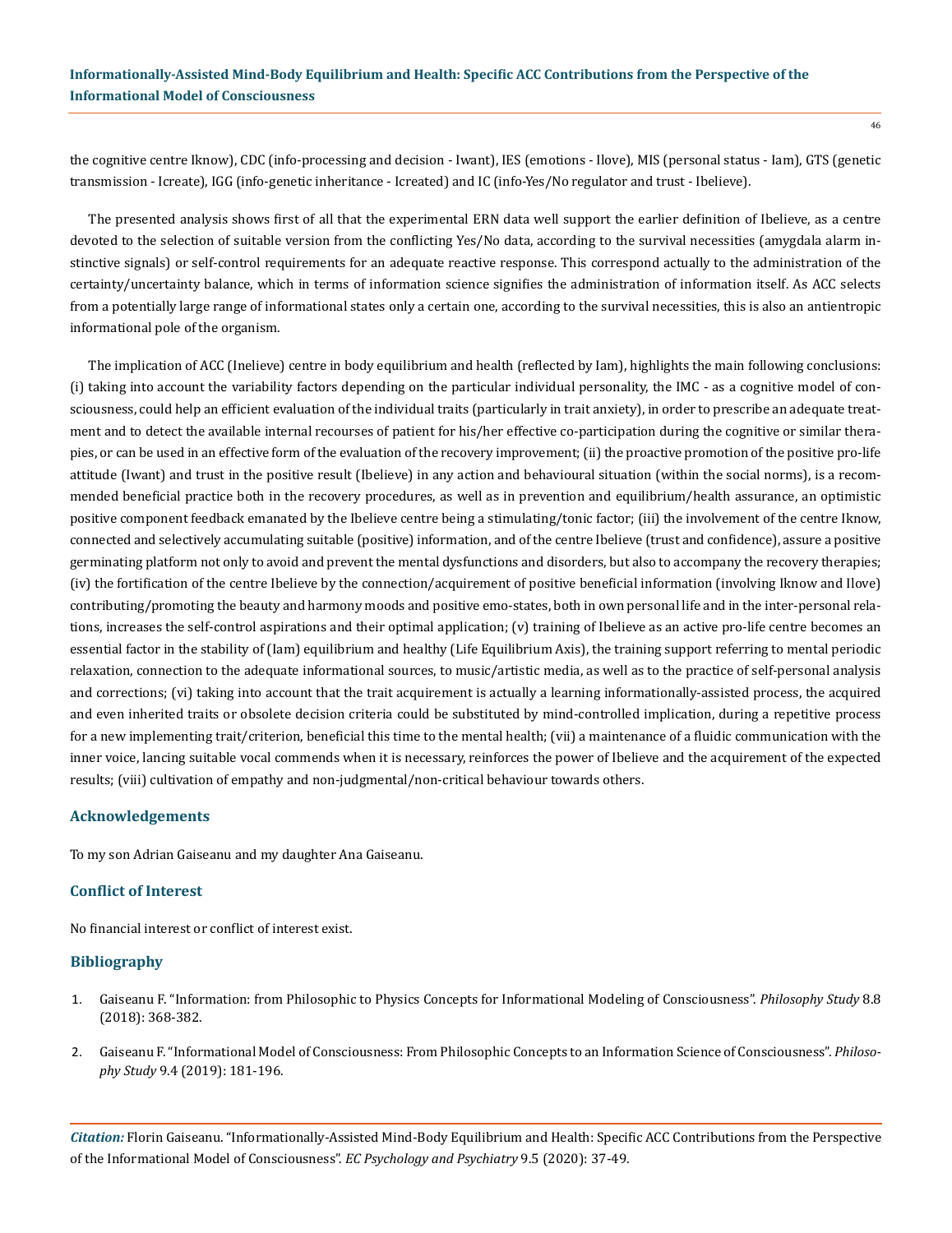- 3. [Gaiseanu F. "Information-Matter Bipolarity of the Human Organism and Its Fundamental Circuits: From Philosophy to Physics/Neu](https://www.researchgate.net/publication/339647003_Information-Matter_Bipolarity_of_the_Human_Organism_and_Its_Fundamental_Circuits_From_Philosophy_to_PhysicsNeurosciences-Based_Modeling)[rosciences-Based Modeling".](https://www.researchgate.net/publication/339647003_Information-Matter_Bipolarity_of_the_Human_Organism_and_Its_Fundamental_Circuits_From_Philosophy_to_PhysicsNeurosciences-Based_Modeling) *Philosophy Study* 10.2 (2020): 107-118.
- 4. Chan C., *et al.* ["A Body-Mind-Spirit Model in Health". Social Work in Health and Mental Health Care 34.3-4. \(2002\): 261-282.](https://www.researchgate.net/publication/254375964_A_Body-Mind-Spirit_Model_in_Health)
- 5. Telles T., *et al.* ["Physiological Effects of Mind and Body Practices".](https://www.ncbi.nlm.nih.gov/pmc/articles/PMC4478368/) *Bio Med Research International* (2015): 1-2.
- 6. Mehling WE., *et al.* ["Body Awareness: a phenomenological inquiry into the common ground of mind-body therapies".](https://peh-med.biomedcentral.com/articles/10.1186/1747-5341-6-6) *Philosophy, Eth[ics, and Humanities in Medicine](https://peh-med.biomedcentral.com/articles/10.1186/1747-5341-6-6)* 6.6 (2011): 1-12.
- 7. [Devis CM. in "Complementary therapies for the aging patient A Comprehensive Guide to Geriatric".](https://www.sciencedirect.com/book/9780702045882/a-comprehensive-guide-to-geriatric-rehabilitation) *Mind Body Medicine Series Re[habilitation](https://www.sciencedirect.com/book/9780702045882/a-comprehensive-guide-to-geriatric-rehabilitation)* (2014).
- 8. Anokhin AP., *et al.* ["Heritability of Frontal Brain Functions Related to Action Monitoring"](https://www.ncbi.nlm.nih.gov/pubmed/18503487) *Psychophysiology* 45.4 (2008): 524-534.
- 9. [De Geu E JC. "From genotype to EEG endophenotype: a route for post-genomic understanding of complex psychiatric disease?".](https://genomemedicine.biomedcentral.com/articles/10.1186/gm184) *Genome Medicine* [2.9.63 \(2010\): 1-4.](https://genomemedicine.biomedcentral.com/articles/10.1186/gm184)
- 10. Inzlicht M., *et al.* ["The need to believe: a neuroscience account of religion as a motivated process".](https://www.researchgate.net/publication/233854365_The_Need_to_Believe_A_Neuroscience_Account_of_Religion_as_a_Motivated_Process) *Religion, Brain and Behavior* 1.3 [\(2011\): 192-251.](https://www.researchgate.net/publication/233854365_The_Need_to_Believe_A_Neuroscience_Account_of_Religion_as_a_Motivated_Process)
- 11. Apps MAJ., *et al.* ["The Anterior Cingulate Gyrus and Social Cognition: Tracking the Motivation of Others".](https://www.ncbi.nlm.nih.gov/pubmed/27196973) *Neuron* 90 (2016): 692-707.
- 12. Stadler C., *et al.* ["Reduced anterior cingulate activation in aggressive children and adolescents during affective stimulation: Associa](https://www.ncbi.nlm.nih.gov/pubmed/16516233)tion with temperament traits". *[Journal of Psychiatric Research](https://www.ncbi.nlm.nih.gov/pubmed/16516233)* 41.5 (2007): 410-417.
- 13. [Patrick CJ. "Psychophysiological correlates of aggression and violence: an integrative review".](https://www.ncbi.nlm.nih.gov/pmc/articles/PMC2606710/) *Philosophical Transactions of the Royal Society B* [363 \(2008\): 2543-2555.](https://www.ncbi.nlm.nih.gov/pmc/articles/PMC2606710/)
- 14. Richard J Davidson., *et al.* ["Dysfunction in the Neural Circuitry of Emotion Regulation-A Possible Prelude to Violence".](https://centerhealthyminds.org/assets/files-publications/DavidsonDysfunctionScience.pdf) *Science* 289 [\(2000\): 2591-594.](https://centerhealthyminds.org/assets/files-publications/DavidsonDysfunctionScience.pdf)
- 15. Lanciego JL., *et al.* "Functional Neuroanatomy of the Basal Ganglia". *[Cold Spring Harbor Perspectives in Medicine](https://www.ncbi.nlm.nih.gov/pmc/articles/PMC3543080/)* 2:a009621 (2012): [1-20.](https://www.ncbi.nlm.nih.gov/pmc/articles/PMC3543080/)
- 16. Fischer AG., *et al.* ["Gender Influences on Brain Responses to Errors and Post-Error Adjustments".](https://www.nature.com/articles/srep24435) *Scientific Reports* 6.24435 (2016): [1-11.](https://www.nature.com/articles/srep24435)
- 17. [Gaiseanu F. "Consciousness as Informational System of the Human Body".](https://www.researchgate.net/publication/312229158_Consciousness_as_Information_System_of_Human_Body) *Consciousness and Life Physics, Cosmology and Astrophysics Journal* [16.1 \(2016\): 14-25.](https://www.researchgate.net/publication/312229158_Consciousness_as_Information_System_of_Human_Body)
- 18. [Gaiseanu F. "Quantum-Assisted Process of Disembody Under Near-Death Conditions: An Informational-Field Support Model".](https://www.researchgate.net/publication/315706009_Quantum-Assisted_Process_of_Disembody_Under_Near-Death_Conditions_An_Informational-Field_Support_Model) *Neuro Quantology* [15.1 \(2017\): 4-9.](https://www.researchgate.net/publication/315706009_Quantum-Assisted_Process_of_Disembody_Under_Near-Death_Conditions_An_Informational-Field_Support_Model)
- 19. [Gaiseanu F. "An Information Based Model of Consciousness Fully Explaining the Mind Normal/Paranormal Properties".](https://www.researchgate.net/publication/317814751_An_Information_Based_Model_of_Consciousness_Fully_Explaining_the_Mind_NormalParanormal_Properties) *Neuro Quantology* [15.2 \(2017\): 132-140.](https://www.researchgate.net/publication/317814751_An_Information_Based_Model_of_Consciousness_Fully_Explaining_the_Mind_NormalParanormal_Properties)
- 20. [Gaiseanu F. "The Informational Model of Consciousness: Mechanisms of Embodiment/Disembodiment of Information".](https://www.researchgate.net/publication/332767335_The_Informational_Model_of_Consciousness_Mechanisms_of_EmbodimentDisembodiment_of_Information) *Neuro Quantology* [17.4 \(2019\): 1-17.](https://www.researchgate.net/publication/332767335_The_Informational_Model_of_Consciousness_Mechanisms_of_EmbodimentDisembodiment_of_Information)

*Citation:* Florin Gaiseanu. "Informationally-Assisted Mind-Body Equilibrium and Health: Specific ACC Contributions from the Perspective of the Informational Model of Consciousness". *EC Psychology and Psychiatry* 9.5 (2020): 37-49.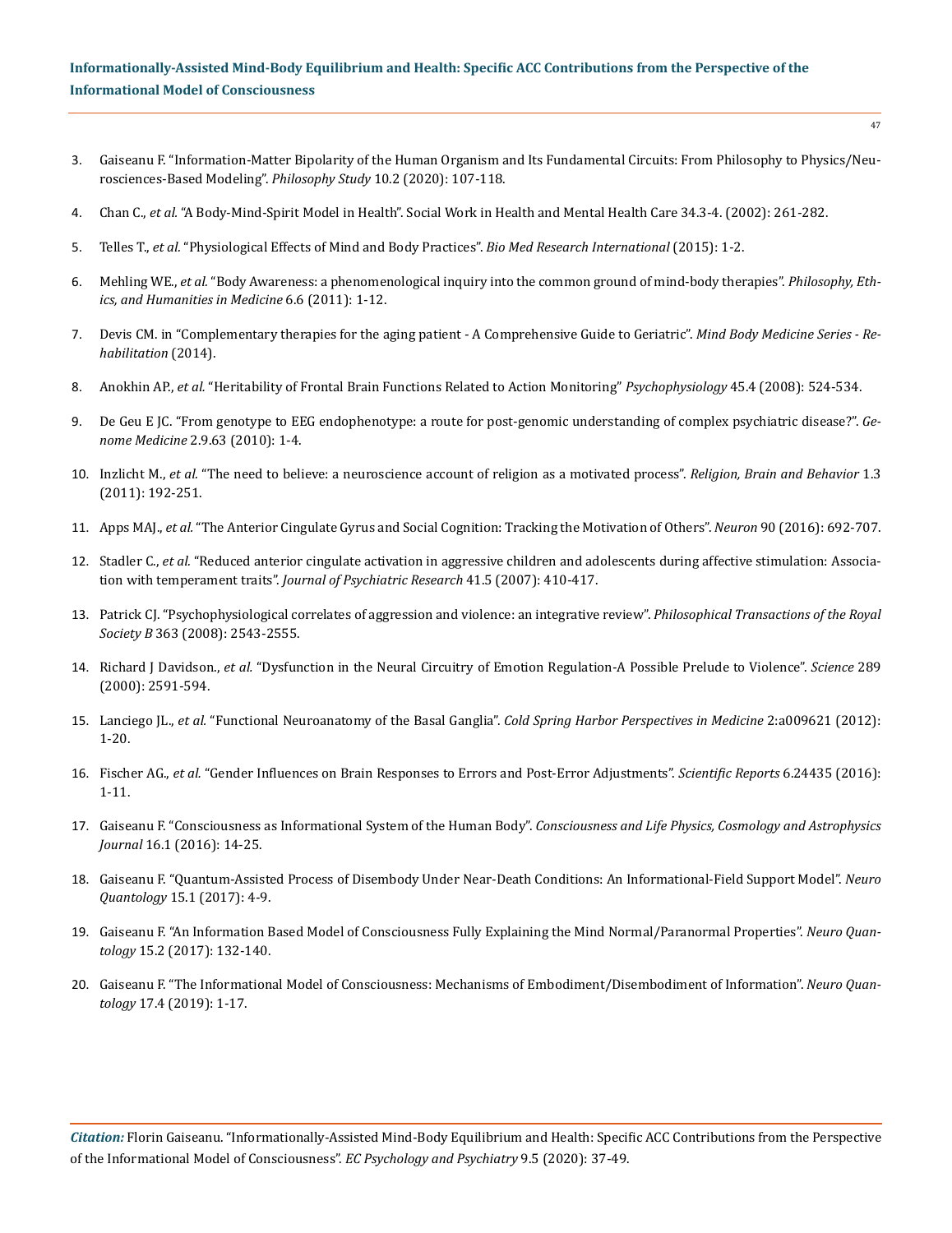- 21. Gaiseanu F. "Fizica Constiintei si a Vietii: Modelul Informational al Constiintei-Informatia in Neurostiinte, Biocomputeresi Biosisteme (in Romanian); ("Physics of Consciousness and Life: Informational Model of Consciousness-Information in Neurosciences, Biocomputers and Biosystems")". Globe Edit (Omni Scriptum International Group): Forewords by M. Pregnolato, S. Schafer and D. K. J. Meijer. Closure Endorsement Words: D. Radin and A. A. Attanasio (2020): 1-341.
- 22. [Gaiseanu F. "Informational Mode of the Brain Operation and Consciousness as an Informational Related System".](https://www.researchgate.net/publication/333697531_Informational_Mode_of_the_Brain_Operation_and_Consciousness_as_an_Informational_Related_System) *Archives in Biomedi[cal Engineering and Biotechnology](https://www.researchgate.net/publication/333697531_Informational_Mode_of_the_Brain_Operation_and_Consciousness_as_an_Informational_Related_System)* 1.5 (2019): 1-7.
- 23. [Gaiseanu F. "Epigenetic Information-Body Interaction and Information-Assisted Evolution from the Perspective of the Informational](https://irispublishers.com/abeb/fulltext/epigenetic-information-body-interaction-and-information-assisted-evolution.ID.000532.php)  Model of Consciousness". *[Archives in Biomedical Engineering and Biotechnology](https://irispublishers.com/abeb/fulltext/epigenetic-information-body-interaction-and-information-assisted-evolution.ID.000532.php)* 2.2 (2019): 1-6.
- 24. Zhang Y., *et al.* ["Hypothalamic stem cells control ageing speed partly through exosomal miRNAs".](https://www.nature.com/articles/nature23282) *Nature* 548 (2017): 52-57.
- 25. Luu P and Pederson PS. "The Anterior Cingulate Cortex: Regulating Actions in Context". In M. I. Posner (Ed.), "Cognitive neuroscience of attention". New York: Guilford Publication, Inc. (2004).
- 26. [Hirsh JB and Inzlich M. "Error-related negativity predicts academic performance".](https://www.researchgate.net/publication/26735826_Error-related_negativity_predicts_academic_performance) *Psychophysiology* 47 (2010): 192-196.
- 27. Carter CS., *et al.* ["Anterior Cingulate Cortex, Error Detection, and the Online Monitoring of Performance".](https://www.ncbi.nlm.nih.gov/pubmed/9563953) *Science* 280 (1998): 747-749.
- 28. Schrodera HS., *et al.* ["Suppression of error-preceding brain activity explains exaggerated error monitoring in females with worry".](https://www.ncbi.nlm.nih.gov/pubmed/27020661) *[Biological Psychology](https://www.ncbi.nlm.nih.gov/pubmed/27020661)* 122 (2017): 33-41.
- 29. [Cross GP and Campbell A. "Aggression and Violent Behavior".](https://www.journals.elsevier.com/aggression-and-violent-behavior) *Science Direct* 16.5 (2011): 390-398.
- 30. Campbell A and Cross C. "Women and aggression". In the Book "The Evolution of Aggression", Springer, New York (2014).
- 31. [Campbell A. "The evolutionary psychology of women's aggression".](https://www.ncbi.nlm.nih.gov/pmc/articles/PMC3826207/) *Philosophical Transactions of the Royal Society B* 368 (2013).
- 32. Cadoret RJ., *et al.* ["Genetic-Environmental Interaction in the Genesis of Aggressivity and Conduct Disorders".](https://jamanetwork.com/journals/jamapsychiatry/article-abstract/497273) *Archives of General Psychiatry* [52 \(1995\): 1-9.](https://jamanetwork.com/journals/jamapsychiatry/article-abstract/497273)
- 33. Denson TF., *et al.* ["Aggression in Women". Behavior, Brain and Hormones".](https://www.frontiersin.org/articles/10.3389/fnbeh.2018.00081/full) *Frontiers in Behavioral Neuroscience* 12.81 (2018): 1-20.
- 34. Zakiniaeiza J., *et al.* ["Cingulate cortex functional connectivity predicts future relapse in alcohol dependent individuals".](https://www.sciencedirect.com/science/article/pii/S2213158216302005) *NeuroImage: Clinical* [13 \(2017\): 181-187.](https://www.sciencedirect.com/science/article/pii/S2213158216302005)
- 35. [Gaiseanu F. "Destiny or Free Will Decision? A Life Overview From the Perspective of an Informational Modeling of Consciousness Part](https://www.researchgate.net/publication/328882558_Destiny_or_Free_Will_Decision_A_Life_Overview_from_the_Perspective_of_an_Informational_Modeling_of_ConsciousnessPart_II_Attitude_and_Decision_Criteria_Free_Will_and_Destiny)  [II: Attitude and Decision Criteria, Free Will and Destiny".](https://www.researchgate.net/publication/328882558_Destiny_or_Free_Will_Decision_A_Life_Overview_from_the_Perspective_of_an_Informational_Modeling_of_ConsciousnessPart_II_Attitude_and_Decision_Criteria_Free_Will_and_Destiny) *Gerontology and Geriatric Studies* 4.1 (2018): 1-7.
- 36. [Gaiseanu F. "Destiny or Free Will Decision? A Life Overview From the Perspective of an Informational Modeling of Consciousness Part](https://www.researchgate.net/publication/338695233_Destiny_or_Free_Will_Decision_A_Life_Overview_from_the_Perspective_of_an_Informational_Modeling_of_Consciousness_Part_I_Information_Consciousness_and_Life_Cycle)  [I: Information, Consciousness and Life Cycle".](https://www.researchgate.net/publication/338695233_Destiny_or_Free_Will_Decision_A_Life_Overview_from_the_Perspective_of_an_Informational_Modeling_of_Consciousness_Part_I_Information_Consciousness_and_Life_Cycle) *Gerontology and Geriatric Studies* 4.1: (2019): 1-7.
- 37. [Gaiseanu F. "Near-Death Experiences and Immortality from the Perspective of an Informational Modeling of Consciousness".](https://www.researchgate.net/publication/327958069_Near-Death_Experiences_and_Immortality_from_the_Perspective_of_an_Informational_Modeling_of_Consciousness) *Geron[tology and Geriatric Studies](https://www.researchgate.net/publication/327958069_Near-Death_Experiences_and_Immortality_from_the_Perspective_of_an_Informational_Modeling_of_Consciousness)* 2.3 (2018): 1-4.
- 38. Gaiseanu F. "Language Patterns and Cognitive-Sentient Reality: Certainty/Uncertainty in Cognitive-Sentient Exploration of Reality", Chapter in Media Models to Foster Collective Human Coherence in the PSYC Hecology, Edition. Stephen Brock Schafer. USA, IGI Global (2019): 49-72.
- 39. [Sandi C and Richter-Levin K. "From High Anxiety Trait to Depression: A Neurocognitive Hypothesis".](https://www.semanticscholar.org/paper/From-high-anxiety-trait-to-depression%3A-a-hypothesis-Sandi-Richter-Levin/5ed5f9847fba98fa302db55ae05f8dae7113414e) *Trends of Neuroscience* 32.6 [\(2009\): 312-320.](https://www.semanticscholar.org/paper/From-high-anxiety-trait-to-depression%3A-a-hypothesis-Sandi-Richter-Levin/5ed5f9847fba98fa302db55ae05f8dae7113414e)

*Citation:* Florin Gaiseanu. "Informationally-Assisted Mind-Body Equilibrium and Health: Specific ACC Contributions from the Perspective of the Informational Model of Consciousness". *EC Psychology and Psychiatry* 9.5 (2020): 37-49.